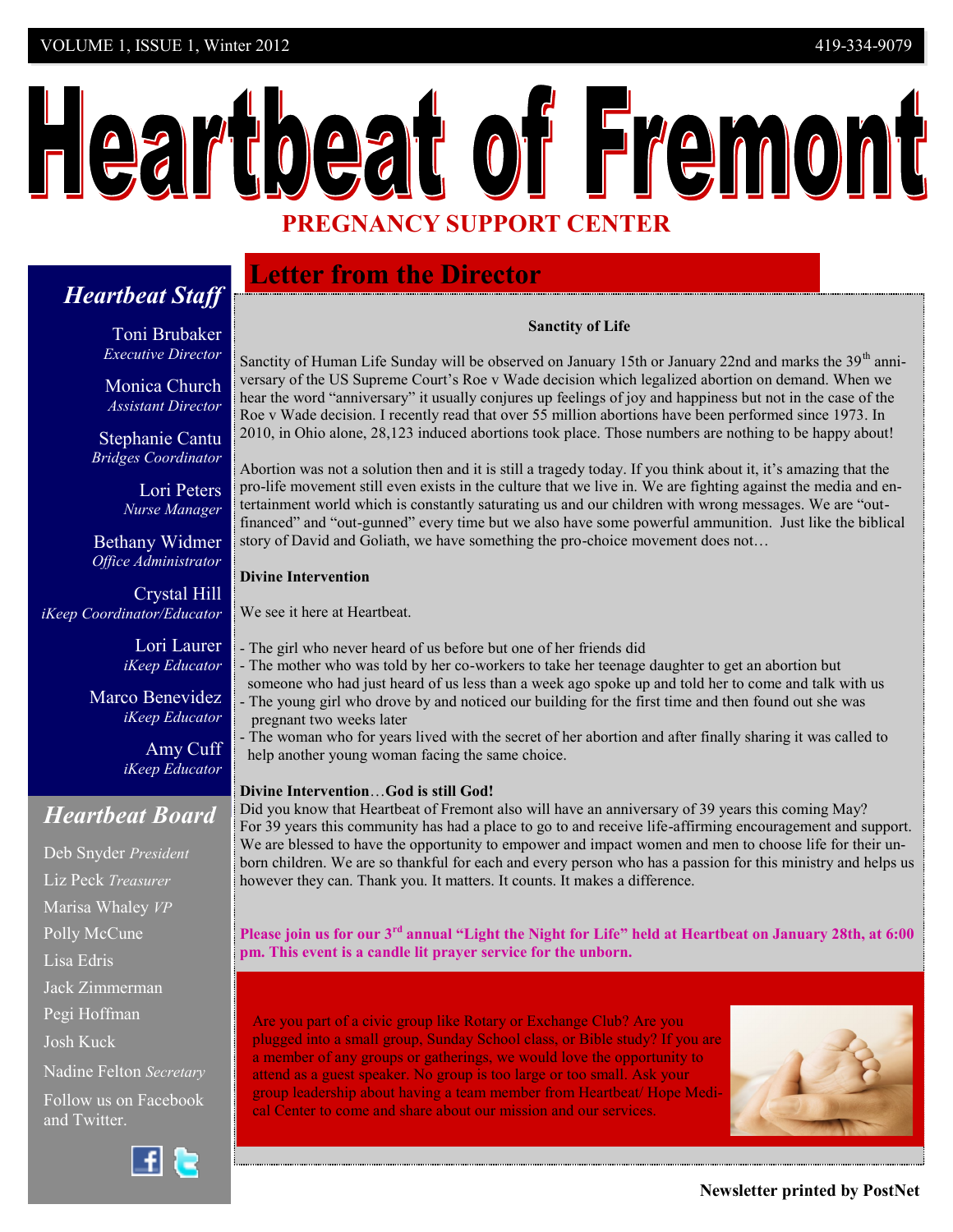# **IMPORTANT NEWS**

#### Banquet 2011 Update

Thank you to all of you who underwrote and attended the Banquet this year. Because of your faithfulness, we were able to raise about 70,000 dollars at our event. We are truly blessed at Heartbeat/Hope Medical with such amazing supporters!

#### **Have A Heart For Tea**

The Summer Kitchen in Helena is once again hosting "Have a Heart for Heartbeat Tea" on Sunday, February 26, 2012, at 2pm. The Summer Kitchen generously sponsors this sit-down four-course tea with all proceeds to benefit Heartbeat. Tickets are \$30 per person and are

tax-deductible. Tickets will go on sale during regular business hours starting February 2 at 9am and must be purchased at Heartbeat; requests to reserve tickets by phone will not be accepted. This is a wonderful event, so please mark your calendar and come in to purchase your ticket!

Feel free to contact Crystal Hill at the office for further details.

# **Bridges News**

Wow! Can it possibly be that another year has passed us by? I must say that it has been a good year full of changes challenges...some good, some bad, but we have made it through. Somehow when it seems we won't make it, God knows just what we need and pulls us up out of the miry clay! We just have to remember to stay focused on Him, even when it seems He's not listening. I think that is probably my lesson for 2011, in work, at home, and just my everyday life all the way around! Above all, God is good! We have had a good year in our Bridges program. I have slowly but surely learned the ropes and now feel pretty confident in my job. I have built so many amazing relationships with these young mothers and their babies. Last month one of my couples, who you may remember from the banquet, moved back to Washington. My husband and I had gotten pretty attached to them and decided to have them over for supper, and we had such a nice time eating and fellowshipping. Now they are gone, but we are so thankful for the time that we had to mentor them and hopefully influence them for the good. I believe we have made lifelong friends as we are keeping in contact and hoping to save money to be able to attend their wedding next year. Relationship is the key to this program! We are helping these girls to feel loved, acknowledged and important! I have found that I have no problem in filling all of these areas! In ending I would like to ask help from anyone who has time to provide a meal or be a guest speaker, there is always a need especially this time of year when we are starting all over again! Also, a sincere thank you to the KRAAK foundation for sponsoring our EWYL program.

Stephanie Cantu Bridges Coordinator

# **iKeep News**

The iKeep staff had a fantastic fall semester. The iKeep educators presented our curriculum at Sandusky County Juvenile Detention Center, WSOS afterschool programs and surrounding public schools to more than 350 individuals between the months of September and December. We were able to conduct an anonymous survey to 220 students to assess what their thoughts were regarding abstinence, both before we spoke as well as after our 5-day program. I am in awe of the changes in their responses, and I'd like to share a few of the results with you.

Question: I have made a personal commitment to remain abstinent from sexual activity until marriage.

Results: Pre-Presentation Survey…Yes -54 No -91 Unsure/Undecided -75

 Post-Presentation Survey…Yes -119 No -82 Unsure/Undecided -3

Question: What would you say is your #1 concern when considering becoming sexually active? Result: #1 answer was pregnancy

Question: Where do you get your information regarding sexual activity and its effects? Result: #1 answer was friends

Due to students being absent our pre/post survey results numbers could be altered.

I am extremely excited that our presentation changed the viewpoints of 81 students, giving us a total of 119 students who after our 5-day program have made a commitment to abstain from sexual activity. However, I am uneasy that their #1 concern is pregnancy and not the concern for contracting a Sexually Transmitted Infection. STI are prevalent in our surrounding communities, and condoms will not protect them from these infections that are transmitted through skin-to-skin contact. It is also a frightening thought that they are seeking such important information from their friends. What do their friends, who are more than likely the same age as them, truly know about sexual activity and its effects?

If you are a parent of a child in  $6-12^{th}$  grade I would like to invite you to attend **A Parent Workshop Tuesday, March 13 6:30-8:30 and it's FREE**

We will be exploring topics prevalent to your child such as sexual activity and its effects, STI (sexually transmitted infections), and our society's viewpoint on relationships and how you as a parent can make a HUGE impact on your child's decision-making skills. Please call the office today to reserve your seat for this great opportunity.

Crystal Hill iKeep Coordinator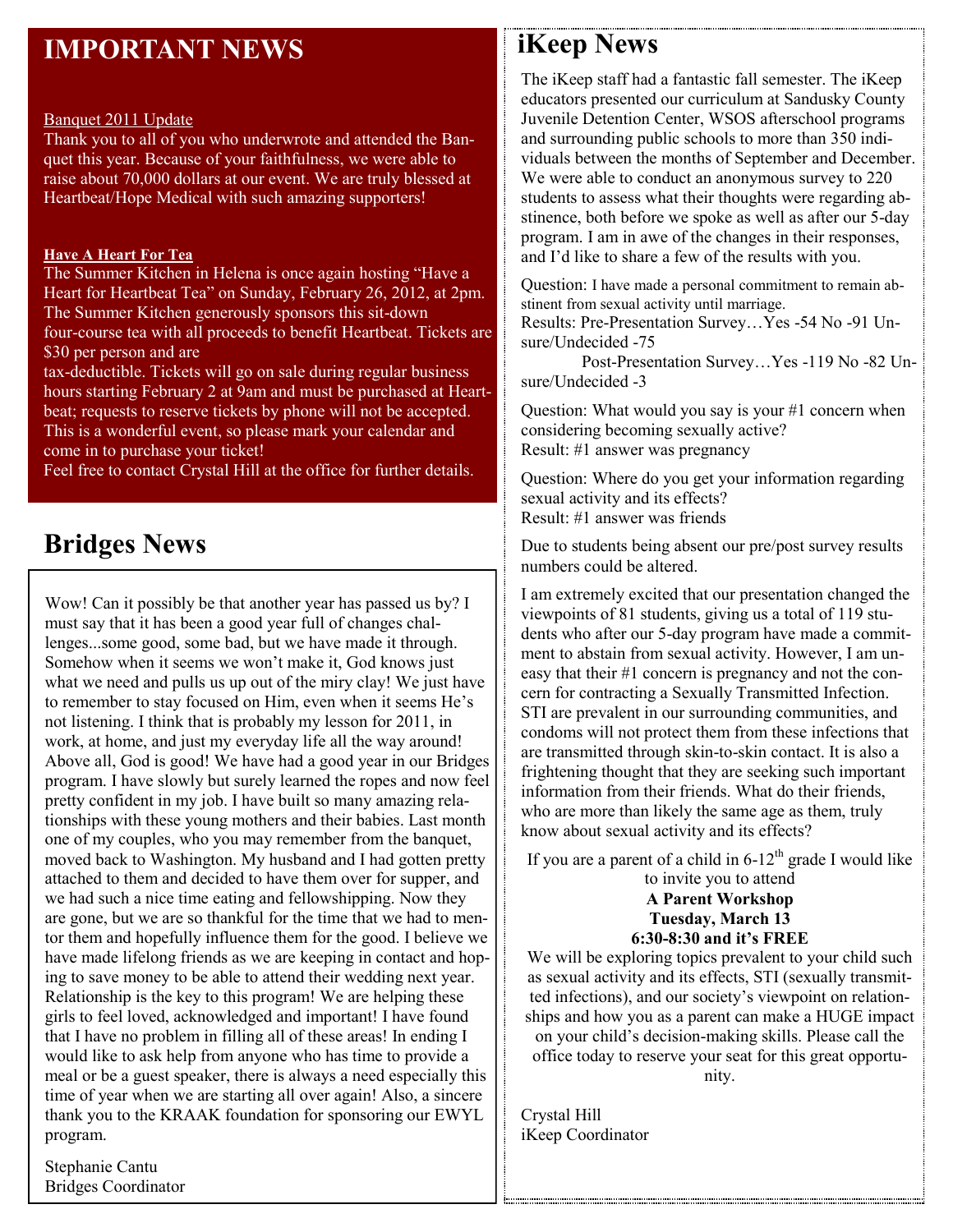# **Hope Medical News**

If any of you have not yet seen our new facility, I would be so delighted to have you stop in for a quick tour. I am in on Thursdays, and the afternoons tend to be busier with clients, so a Thursday morning would be a better time for you to pay us a visit.

Our contingent nurse, Kim, who was featured in our last newsletter has recently accepted a fulltime position in the oncology department at Magruder Hospital. We will miss seeing her here at Hope Medical. This does provide an opportunity to open the door for some registered nurses who have expressed and interest in volunteering their time at the center. If you or someone you know would be interested in this opportunity, I am willing to be shadowed on the days that I work either part or all of the day. Please call the center and I look forward to providing more information to you.

As always, I am encouraged by your prayers and support. I feel privileged to help deliver the message to our clients that this community values and respects them and their unborn child.

Lori Peters Nurse Manager

#### **Sponsor A Day**

Are you looking for a fun way to support Heartbeat and honor someone special in your life at the same time? Perhaps you need to give a gift to someone who has everything. Maybe you are part of civic group or another small group that is interested in making a donation. We have a solution for all of these scenarios and your gift will change lives.

Last year we started a program called "Sponsor a Day" where friends and supporters of Heartbeat had the opportunity to sponsor a day at the center. Day sponsors can choose any day of the year and name that day. Some may choose to name a day for their family or in memory of a loved one. Others may choose to sponsor a relative's birthday, a child's birthday, or an anniversary. Businesses are also welcome to sponsor a day!

Each of Heartbeat's quarterly newsletters will include the "Sponsor a Day Calendar" which will list all of the days that have been sponsored and the name given to that day by the sponsor. The week following your sponsored day, you will receive a letter thanking you for your contribution as well as an update on what happened at Heartbeat during the weeks surrounding your sponsorship. This may include client stories or updates, ultrasound pictures, and statistics on pregnancy testing, counseling, and ultrasounds.

The cost to sponsor a day is \$240. This cost is reflective of what it costs to run the basic operations of the center each day and can be paid in monthly installments of \$20. This donation is 100% tax deductible.

If you have any questions about the Sponsor a Day program or if you're interested in choosing a day to sponsor for 2012, please call the office at 419-334-9079. Or you can email us at [director@heartfre.com](mailto:director@heartfre.com) with the phrase "Sponsor a Day" in the subject line. Days are selected on a first come first serve basis, so don't delay! Heartbeat would not be able to provide our services without you and your continued support. Thank you!

**\*\*\*Please remember last year's "Sponsor a Day" does not automatically renew. Please contact us to choose your date and payment preference for this year.**

# **Thank You!**

We would like to thank St. Ann's Social Concerns Team, which organized and worked in collaboration with students from St. Ann, St. Joseph and St. Mary of Millersville to sponsor a Baby Shower for Heartbeat. The event was held to recognize Respect Life Sunday. They raised nearly \$1,000 in cash and gift cards as well as 3 carloads of items, such as diapers, bibs, wipes and many other baby items. What a blessing!!! They also held a small baby shower with food and games where they presented the gifts to Heartbeat. A big thank you to Pat Heyman, Jessica Zavela, Katie Schell and Tricia Reinhart for their organization of this event pictured on page 6.

# **God, Mom & Me Tea**

*April 22, 2012 at 2pm at Heartbeat of Fremont.* This program has been updated to provide a fun setting for encouraging and reinforcing the mother/daughter relationship while honoring the pre-teen girl as she is introduced to God's design for young women. It is a time for mothers and daughters to focus on the relationship God has intended between the two of them. This event is designed for mothers and daughters who are between the ages of 9 and 12.

With your \$25 pre-paid ticket purchase, you will receive a workbook containing materials for you and your daughter to review prior to attending the tea. On the day of the tea, both you and your daughter will enjoy a wonderful time of encouragement in God's word as well as receive a unique gift signifying your commitment to each other and the milestones that lie ahead. This will be an experience you and your daughter will cherish for a lifetime! Seating is limited, so stop by the office between March 13 – April 5 to purchase your ticket. Feel free to contact Crystal Hill at the office for further details.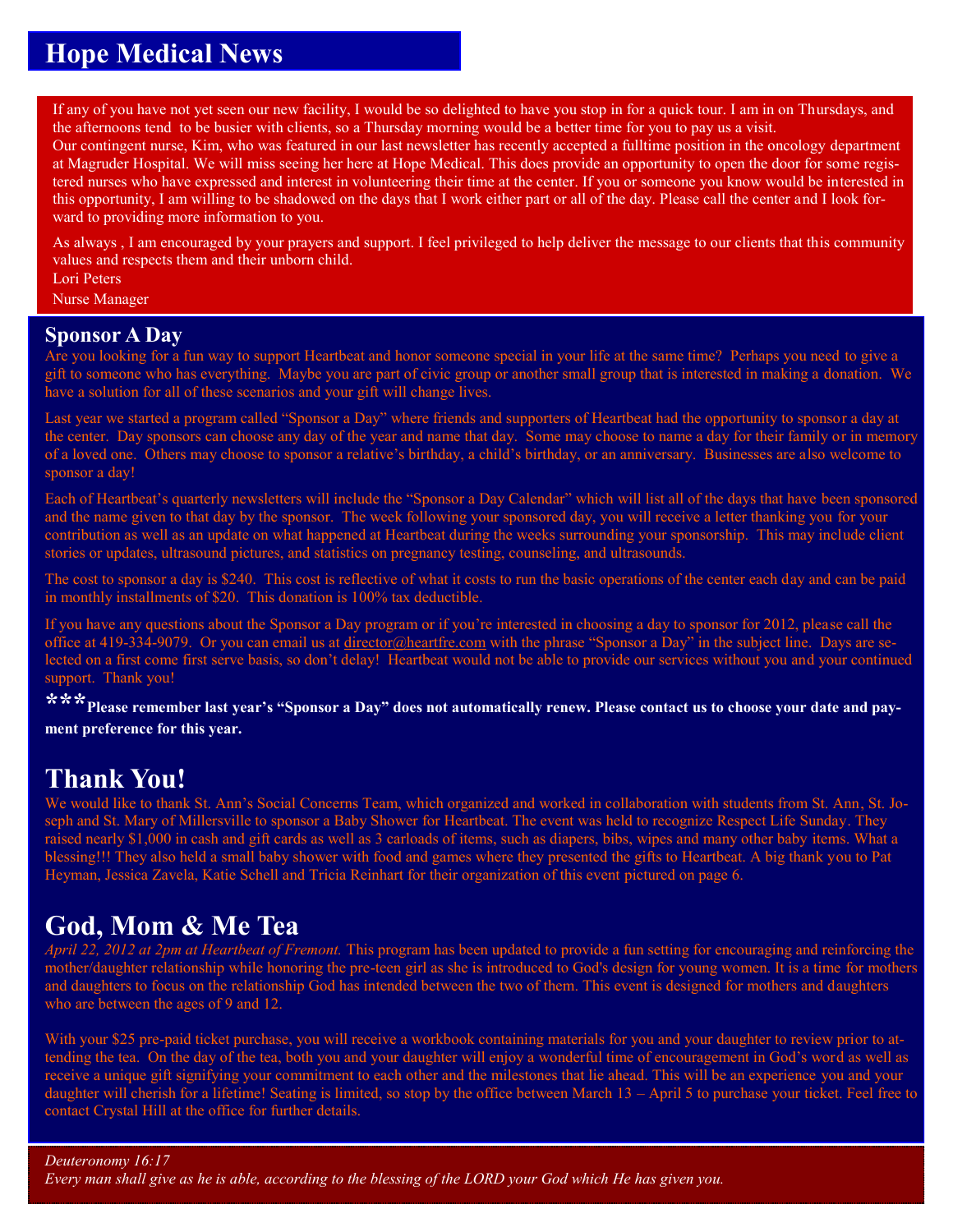#### 2011 Day Sponsors

January 31 – Loraine Zimmerman Birthday (Sponsor- Jack Zimmerman) February 15 – Zachary Peck Birthday (Sponsor- John & Liz Peck) February 17 – Dana Hudson Birthday (Sponsor- Chet and Marty Schaeffer) May 5 – Angie Merklin Birthday (Sponsor-Dave & Mary Ann Young) May 13 – Ted and Lisa LeJeune Anniversary (Sponsor-Ted & Lisa LeJeune) May 18 –Kevin and Deb Snyder Anniversary (Sponsor-Kevin & Deb Snyder) May 24 – Chet Schaeffer Birthday (Sponsor-Chet & Marty Schaeffer) May 25 – Alesha Young Birthday (Sponsor-Dave & Mary Ann Young) May 27 – Chad and Jamie Reno's Wedding Day (Sponsor- Chad & Jamie Reno) June 14 – Alex and Liz Robinson Anniversary (Sponsor-Chet & Marty Schaeffer) June 16 – Pat Picciutto Birthday (Sponsor- Pat Picciuto) June 20 – Rick and Terri Allen Anniversary (Sponsor-Rick & Terri Allen) July 1 – Feast of the Sacred Heart of Jesus (Sponsor-Sacred Heart Parish Altar Rosary Society) July 3 – Tessa Hudson Birthday (Sponsor-Chet & Marty Schaeffer) August 5 – Josh Hudson Birthday (Sponsor-Chet & Marty Schaeffer) August 12 – Josh and Dana Hudson Anniversary (Sponsor-Chet & Marty Schaeffer) August 19 – Jeanine VanDerLaar sponsoring this day for a wedding, sending in details September 7 – Blake Reiter Birthday (Sponsor-Tony & Sarah Reiter) September 10 – Alex Robinson Birthday (Sponsor- Chet & Marty Schaeffer) October 4 – Chet and Marty Schaeffer Anniversary (Sponsor-Chet & Marty Schaeffer) October 9 – Marty Schaeffer Birthday (Sponsor-Chet & Marty Schaeffer) October 25 – In Memory of our Angel Alaina Faith Crotty's Birthday (Sponsor-Robert and Anna Crotty) October 30 – Liz Robinson Birthday (Sponsor-Chet & Marty Schaeffer) November 11 – Veteran's Day (Sponsor-Chet & Marty Schaeffer) December 22 – John and Diane Roush Anniversary (Sponsor-John & Diane Roush) December 27 – Raegan Hudson Birthday (Sponsor-Chet & Marty Schaeffer)

# **Heartbeat of Fremont Volunteers Needed**

|                                                                                           |                             | Large papy furniture issued           |
|-------------------------------------------------------------------------------------------|-----------------------------|---------------------------------------|
| Office Receptionist                                                                       | <b>Pregnancy Consultant</b> | Small baby furniture issued           |
| <b>Bridges Advocate</b>                                                                   | Prayer Ministry             | Clothing items issued                 |
| Church Liaison                                                                            | <b>Banquet Committee</b>    | Baby supplies/diapers issued          |
| Walk for Life Committee                                                                   | RN'S and LPN'S              |                                       |
|                                                                                           |                             | <b>Total Clients served at Center</b> |
|                                                                                           |                             |                                       |
|                                                                                           | Street:                     | <b>Sexual Integrity Program</b>       |
|                                                                                           |                             |                                       |
|                                                                                           |                             | <b>iKeep Abstinence Program</b>       |
| Would you like to volunteer? We are currently looking for the following (please check all | <b>Total Presentations</b>  |                                       |
| that interest you):<br>Other skills you may have:                                         |                             | <b>Total Attendance</b>               |
|                                                                                           |                             |                                       |
| Please send to: Heartbeat of Fremont                                                      |                             |                                       |
| 1209 Oak Harbor Rd                                                                        |                             |                                       |

# **2011 Year to Date Statistics**

Pregnancy Support Center

| <b>Total Clients Served</b>           | 128            |
|---------------------------------------|----------------|
| <b>New Clients</b>                    | 84             |
| <b>Repeat Clients</b>                 | 44             |
| <b>Pregnancy Tests Performed</b>      | 117            |
| <b>Positive Test Results</b>          | 57             |
| <b>Negative Test Results</b>          | 60             |
| <b>Ultrasounds</b>                    | 32             |
| <b>Miscellaneous Items</b>            | 83             |
| <b>E-mail Contacts</b>                | 14             |
| In Office Consulting                  | 13             |
| Office - Follow up Counseling         | 9              |
| Phone - Follow up Counseling          | 60             |
| <b>Babies Saved</b>                   | $\overline{4}$ |
| <b>Relationship Class</b>             | 10             |
|                                       |                |
| <b>Heart Program</b>                  |                |
| <b>Total Clients in Program</b>       | $\mathbf{0}$   |
| <b>Bridges Program</b>                |                |
| Total girls in program                | 153            |
| Total guys in Father Factor           | 80             |
| Cards sent/calls made/visits          | 142            |
| Large baby furniture issued           | 9              |
| Small baby furniture issued           | 23             |
| Clothing items issued                 | 189            |
| Baby supplies/diapers issued          | 314            |
|                                       |                |
| <b>Total Clients served at Center</b> | 176            |
| <b>Sexual Integrity Program</b>       | $\mathbf{0}$   |
|                                       |                |
| <b>iKeep Abstinence Program</b>       |                |
| <b>Total Presentations</b>            | 168            |
| <b>Total Attendance</b>               | 4651           |
|                                       |                |



Comments or Questions? Call 419.334.9079 CLIP AND SEND

Fremont, Ohio 43420